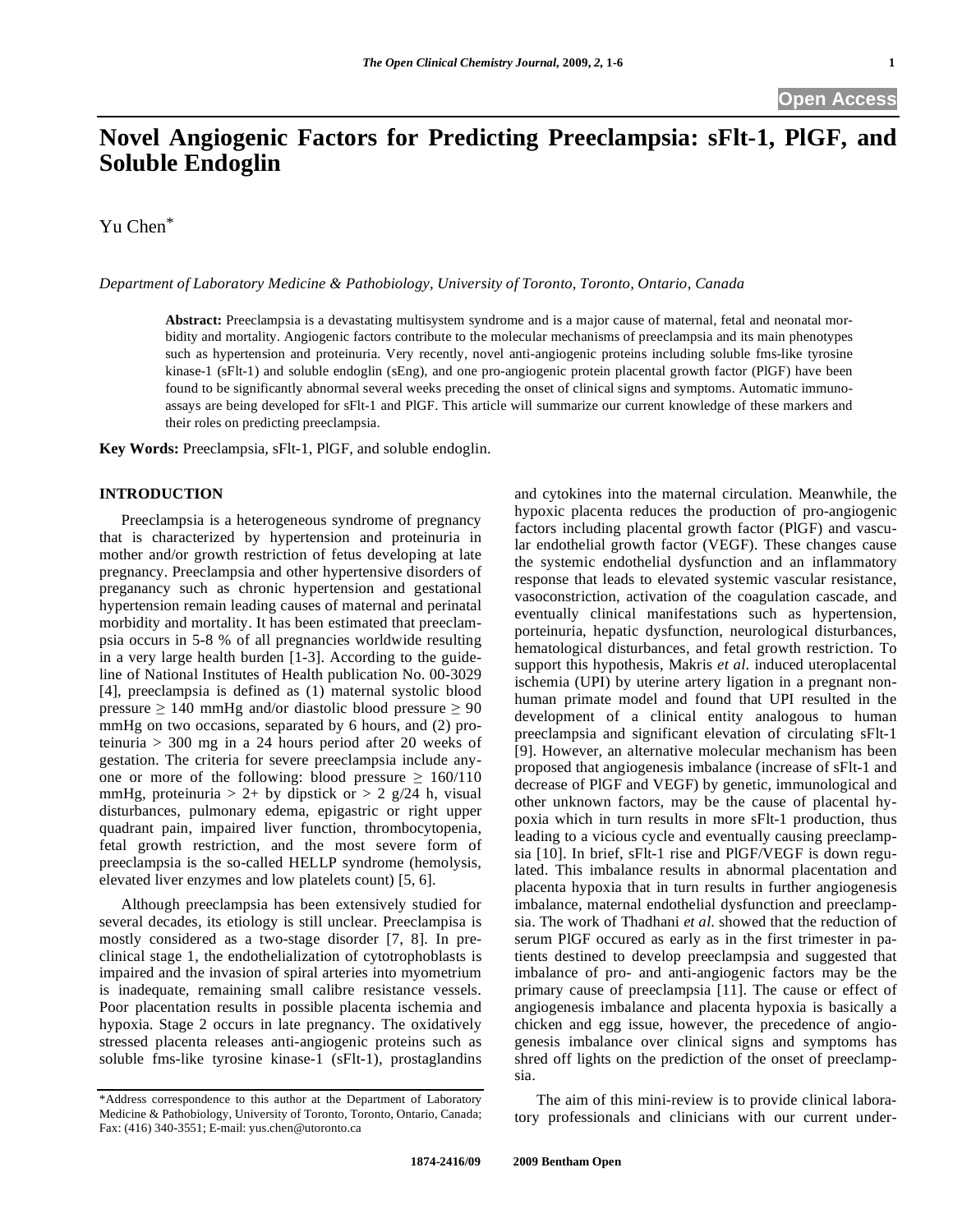standing of novel preeclampsia-related pro- and anti-angiogenic factors (sFlt-1, PlGF, and soluble Endoglin) and recent advances in the utilities of these markers for predicting preeclampsia.

### **sFlt-1**

 sFlt-1, also known as soluble vascular endothelial growth factor receptor-1 (sVEGFR-1), is the soluble receptor for VEGF and PlGF (Table **1**). In the human VEGF family system, there are two transmembrane receptors involved in angiogenesis, i.e., VEGFR-1 (or Flt-1) and VEGFR-2 (or fetal liver kinase-1/kinase insert domain-containing receptor). These receptors contain seven extracellular immunoglobulin (Ig)-like domains (including three ligand binding domains and a dimerization domain), a membrane-spanning region, and a split intracellular tyrosine kinase domain [12-15]. While VEGFR-1 is specific for the angiogenic factors VEGF-A, VEGF-B, and PlGF, VEGFR-2 is responsible for ligands including VEGF-A, VEGF-C, VEGF-D, and VEGF-E (viral) [14]. Unlike *VEGFR-2*, *VEGFR-1* gene expresses two types of mRNA of 3.0 and 2.4 kb, corresponding to the full-length VEGFR-1 of 180 kDa and the soluble receptor of sFlt-1 (100 kDa) respectively [12, 16]. The truncated sFlt-1 consists of only the first six extracellular Ig-like domains [16].

 VEGFR-1 has a about 10-time weaker kinase activity than that of VEGFR-2 and it is a dual regulator for angiogenesis. VEGFR-1 plays a negative role in angiogenesis at embryogenesis [17, 18], however, the tyrosine kinase domain of VEGFR-1 does promote the functions of monocytes/macrophages and play an angiogenic role [19, 20]. The binding affinity of VEGFR-1 as well as sFlt-1 for VEGF-A is about one order of magnitude higher than that of VEGFR-2, which may explain that excess circulating sFlt-1 antagonizes normal VEGF and PlGF signals by binding and preventing their interaction with VEGFR-1 or VEGFR-2 [14, 15]. Furthermore, sFlt-1 may form inactive heterodimers with VEGFR-2 through dimerization domains that are located in the Ig-like loops [16].

 VEGFR-1 was originally discovered by screening of a human placental cDNA library [12]. The production of sFlt-1 is mostly from placenta, with only small amounts are generated by endothelial cells and monocytes [19, 21, 22]. sFlt-1 may play an important role in the pathogenesis of preeclampsia and may actually be the cause of the syndrome. Karumanchi and Epstein [23] had summarized 10 lines of accumulating evidence from their own as well as other investigators' findings, e.g., sFlt-1 antagonizes VEGF signalling; administration of sFlt-1, anti-VEGF antibodies or inhibitors to animals or cancer patients leads to preeclampsia like symptoms; and the endothelial dysfunction induced by preeclampsia can be reversed by removal of sFlt-1 or by addition of excess VEGF [24-29].

 In normal pregnancy, the serum concentration of sFlt-1 decreases from 8-12 weeks to 16-20 weeks, gradually increases at 26-30 weeks, rapidly elevates at 35-39 weeks of gestation, and it is back to normal level after delivery [30, 31]. However, sFlt-1 level in preeclamptic pregnancy is significantly higher than that of normal pregnancy. Levine *et al*. have shown that sFlt-1 level increased beginning approximately five weeks before the onset of preeclampsia [31]. The mean serum concentration of sFlt-1 in the women with the onset of clinical disease was highest and about 3 times of that of normal pregnancies of similar gestational age and its levels correlated with the severity of the disease [31, 32]. In a systematic review, all five available studies consistently demonstrated the increase of sFlt-1 level after gestational week 25 in preeclampsia, especially in severe preeclampsia, compared with the control group [33]. The receiver operator characteristic (ROC) curves of sFlt-1 for prediction of preeclampsia with onset prior to 34 weeks' gestation was constructed using serum specimens obtained 22-26 weeks' gestation and the area under curve was 0.9 [34]. sFlt-1 has also been demonstrated diagnostic utilities to differentiate preeclampsia from normal pregnancy, gestational hypertension and chronic hypertension with sensitivities of 79-90%, specificities of 88-95%, positive likelihood ratio (LR) of 6.7- 16, negative LR of 0.1-0.2, and area under the ROC curve of 0.88-0.94 [35].

# **PlGF**

 PlGF is a member of the VEGF family that shares 42% amino acid (aa) sequence identity with VEGF, and they share significant structural similarity [36]. PlGF has four alternatively spliced forms: PlGF-1, PlGF-2, PlGF-3, and PlGF-4 [36, 37]. PlGF is a small protein  $(\sim 30 \text{ kDa})$  and is filtered into urine even in the absence of renal damage [6]. Unlike VEGF-A, PlGF only binds to VEGFR-1 but not VEGFR-2. It has been suggested that PlGF synergistically enhances VEGF-induced angiogenesis by binding to VEGFR-1 to displace VEGF, and the latter will be freed to activate VEGFR-2 which has much potent kinase activity [38]. Interestingly, PlGF may also regulate inter- and intramolecular cross talk between the VEGFR-1 and VEGFR-2, e.g., activation of VEGFR-1 by PlGF results in intermolecular transphosphorylation of VEGFR-2 hence VEGF-

**Table 1. Summary of sFlt-1, PlGF, and sEng** 

|                                            | $sF1t-1$                                                                             | <b>PIGF</b>                                                   | sEng                                                                               |  |
|--------------------------------------------|--------------------------------------------------------------------------------------|---------------------------------------------------------------|------------------------------------------------------------------------------------|--|
| Molecular size                             | $100 \text{ kD}$                                                                     | $\approx 30 \text{ kD}$                                       | $\sim 65$ kD                                                                       |  |
| Characteristics and<br>biological function | Truncated form of VEGFR-1<br>Antagonizes VEGF and PIGF signalling<br>Anti-angiogenic | A member of VEGF family<br>Binds to VEGFR-1<br>Pro-angiogenic | Truncated form of Endoglin<br>Impairs TGF- $\beta$ 1 signalling<br>Anti-angiogenic |  |
| Changes in preeclampsia                    | Decrease<br><i><u>Increase</u></i><br>Increase                                       |                                                               |                                                                                    |  |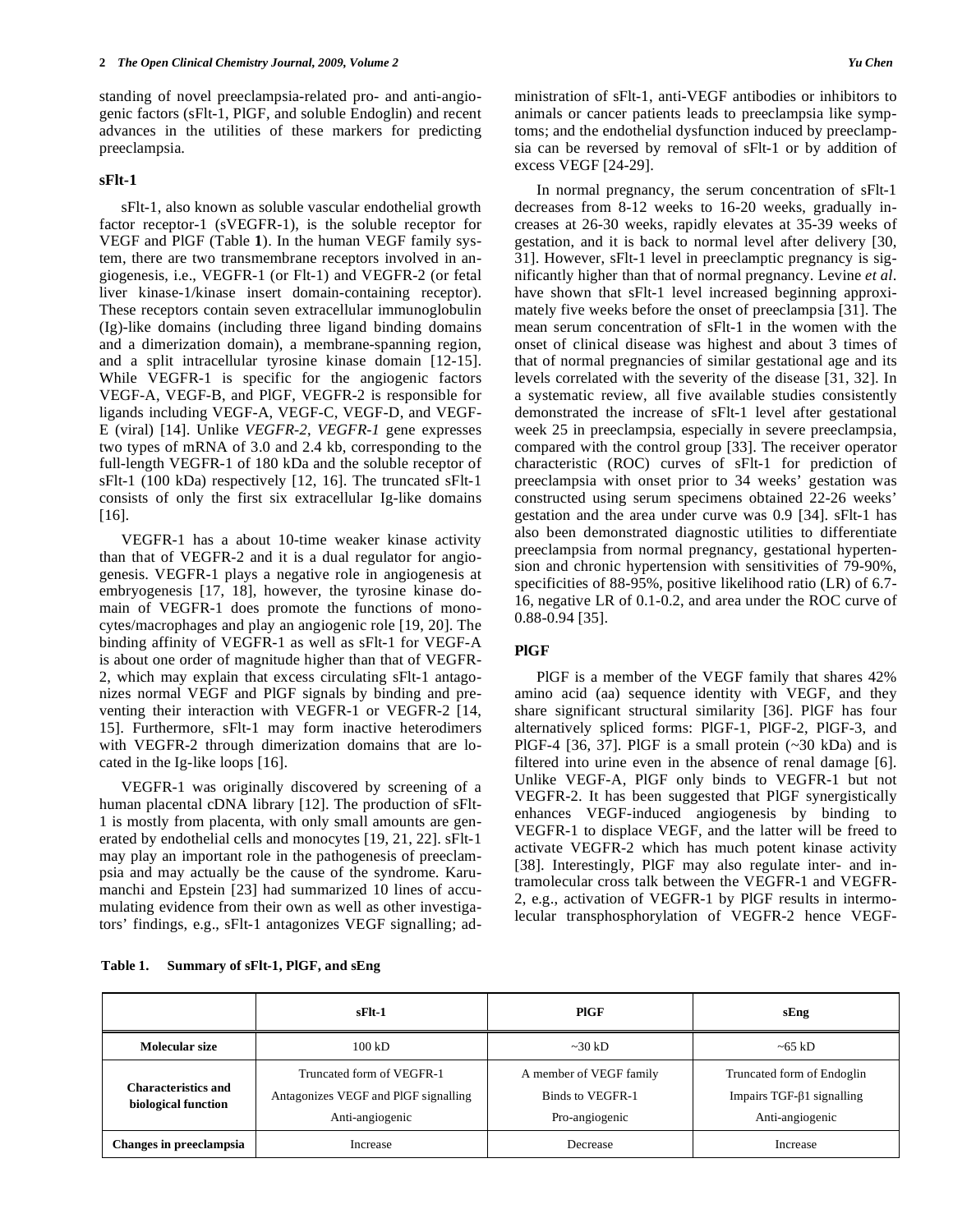driven angiogenesis through VEGFR-2 is amplified [39]. The interaction of PlGF and its receptor can be inhibited by sFlt-1 and thereby leads to endothelial dysfunction [40].

 As the name suggested, PlGF was first identified in human placenta [41]. It is expressed mainly in the villous cytotrophoblasts and syncytiotrophoblasts which may indicate a role for placenta formation [42]. In addition, PlGF may be expressed in endothelial cells, natural killer cells, bone marrow cells, and keratinocytes [42]. In normal pregnancy, the serum concentration of PlGF increases from 8-12 weeks, reaches to peak at 29-32 weeks, and then decreases at 33-40 weeks of gestation [30, 31]. PlGF levels in women who later had preeclampsia were significant lower than the controls from 13-16 weeks of gestation till delivery and the PlGF was lowest in women with clinical preeclampsia at similar gestational age [31]. In a systematic review of 10 available studies, all reports consistently demonstrated a decrease of PlGF level at the second and the third trimester of preeclampsia compared with normal pregnancy and the decrease of PlGF was shown to correlate with the severity of the disease in all those studies investigated on severe form of preeclampsia [33]. The ROC area under curve of PlGF for prediction of preeclampsia with onset prior to 34 weeks' gestation using serum specimens obtained 22-26 weeks' gestation was 0.97 [34]. Because the change of PlGF happens earlier than that of sFlt-1, it may be considered as a better marker for predicting preeclampsia. Serum sFlt-1 to PlGF ratio is significantly increased in preeclamptic pregnancy compared with the control and it has been shown a fairly good power for the prediction as well with an area under the ROC curve as 0.94 [34, 43].

 Another important aspect of PlGF is its small molecular size and because it is generated predominantly from placenta during preganacy, urinary PlGF may be used as a convenient preeclampsia marker. In the Calcium for Preeclampsia Prevention (CPEP) trial, Levine *et al*. found that during normal pregnancy urinary PlGF demonstrated a same pattern as serum PlGF, which increased during the first 2 trimesters, peaked at 29-32 weeks then decreased thereafter [6]. Similarly, urinary PlGF (from both random and first morning urine) increased at preeclamptic pregnancy but was significant lower compared with the controls. Furthermore, urinary PlGF and PlGF normalized for creatinine both correlated with the severity of disease. Interestingly, neither urinary PlGF nor PlGF normalized for creatinine were significantly decreased in gestational hypertension or normotensive pregnancy with small for gestational age infants [6].

#### **SOLUBLE ENDOGLIN**

 Endoglin, also known as CD105, is a transmembrane glycoprotein first identified by Letarte's group [44, 45]. There are two Endoglin splice variants (S and L) identified, i.e., Endoglin-L consisting of 633 aa with a 47 aa cytoplasmic tail and Endoglin-S consisting of 600 aa with a 14 aa cytoplasmic tail [46]. Endoglin is a 180 kDa homodimeric co-receptor for members of the transforming growth factor  $(TGF)$ - $\beta$  superfamily including TGF- $\beta$ 1, TGF- $\beta$ 3, bone morphogenic proteins, and activin A [47]. The protein regulates TGF- $\beta$  signalling by interacting with TGF- $\beta$  type I and type II receptors and their ligands [47, 48]. Endoglin is highly expressed on the cell membranes of syncytiotrophoblasts, vascular endothelial cells, and it is also expressed on other cells such as monocytes and hematopoietic stem cells [49-52]. Given that, Endoglin is suggested to involve in angiogenesis and hematopoiesis and play a role in cancer and cardiovascular development [53, 54]. In human, mutations in the Endoglin gene cause hereditary hemorrhagic telangiectasia or *Osler Rendu Weber Syndrome* type 1 (HHT1), an autosomal-dominant disorder characterized by arteriovenous malformations in multiple organ systems and bleeding telangiectases of mucous membranes [54].

 Soluble Endoglin (sEng) is the ~65 kDa truncated form of Endoglin [55]. Evidence indicated that sEng is an antiangiogenesis factor and it contributes to the pathogenesis of preeclampsia [48]. It has been shown to impair the binding of TGF- $\beta$ 1 to its receptors and downstream signalling such as activation of eNOS and vasodilation [56]. Adenoviralmediated overexpression of sEng in pregnant rats led to hypertension, and coadministration of sEng and sFlt-1 resulted in severe preeclampsia including the HELLP syndrome [56]. In addition, sEng correlates tightly with sFlt-1, PlGF, and sFlt-1/PlGF ratio, as well as disease severity in preeclampsia [57]. The serum level of sEng of normal pregnancy is quite stable till slightly increase at 33-42 weeks of gestation [43]. However, circulating sEng concentrations are significantly elevated in preeclamptic pregnancy and intrauterine growth restriction [43, 58]. Very interestingly, sEng levels increased significantly before the onset of disease in women with preterm preeclampsia (< 37 weeks) by 11-9 weeks, and in term preeclampsia (at  $> 37$  weeks) by 14-12 weeks respectively [43]. The second trimester sEng has been suggested as a marker for predicting preterm and severe preeclampsia [59, 60]. Soluble Endoglin has also been demonstrated fairly good diagnostic utilities to differentiate preeclampsia from normal pregnancy, gestational hypertension and chronic hypertension with sensitivities of 84-90%, specificities of 79- 95%, positive LR of 4-17.9, negative LR of 0.1-0.2, and area under the ROC curve of 0.75-0.93 [35]. The predictive abilities of sFlt-1 and PlGF for preeclampsia were excellently reviewed by Widmer *et al*. in a systematic review [33]. The test utility for sENG is summarized from 4 most recent studies [35, 43, 61, 62] as shown in Table **2**.

# **CONCLUDING REMARKS**

 As discussed above, circulating sFlt-1, PlGF, and sEng all have specific alterations in preeclamptic pregnancy and because these changes usually happen before the onset of clinical presentation of the disorder, these proteins are believed to be useful for predicting preeclampsia. Serum sFlt-1/PlGF ratio and urinary PlGF have also been demonstrated utilities and convenience for the prediction. These angiogenic factors may be used as markers for the third or second trimester screening test, but before we adopt these strategies, there are several challenges need to overcome.

 There is large variation in the published values of these markers within the same gestational age window which may reflect the heterogeneity in sample handling, processing and laboratory procedures, and this variation induces difficulties to compare the diagnostic values across different studies. In addition, there is no adequate information on a cut-off for clinical practice to predict preeclampsia. So far numerous studies provided the associations between alterations of an-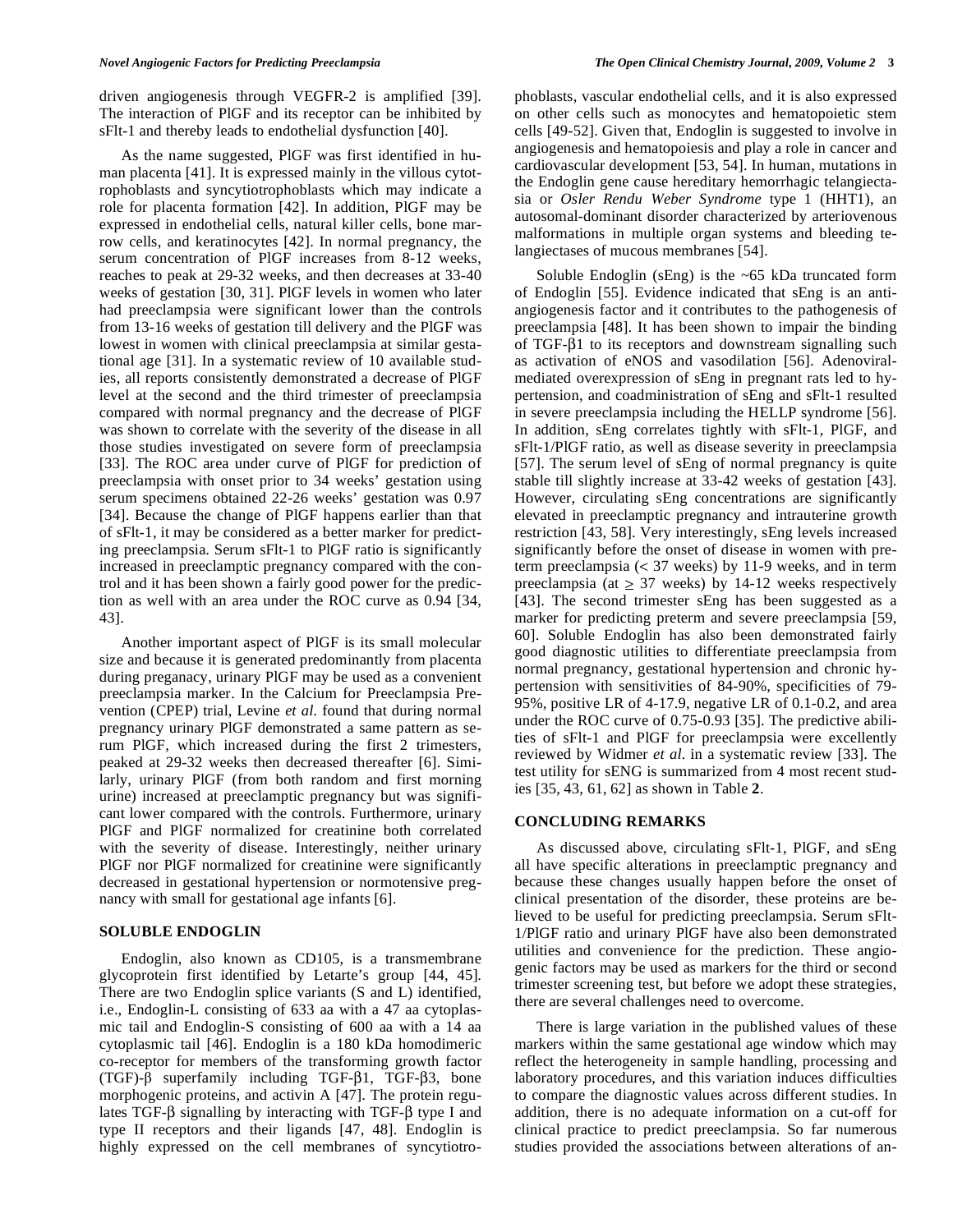| <b>Study</b>            | Gestational<br>Week | <b>Sample Size</b><br>(PE/Control) | Cut-off<br>(ng/mL) | <b>Sensitivity</b><br>(%) | <b>Specificity</b><br>(%) | <b>Odds Ratio</b><br>$(95\% \text{ CI})$ | <b>ROC</b><br>Area | $LR (+)$ | $LR$ (-) |
|-------------------------|---------------------|------------------------------------|--------------------|---------------------------|---------------------------|------------------------------------------|--------------------|----------|----------|
| Levine<br>2006 [43]     | $13 - 20$           | Preterm PE 23/27                   | 7.9                |                           |                           | $2.2(1.1-4.6)$                           |                    |          |          |
|                         |                     | Term PE 25/27                      | 7.9                |                           |                           | $1.1(0.6-2.3)$                           |                    |          |          |
|                         |                     | $PE + SGA$ 13/27                   | 7.9                |                           |                           | $1.7(0.7-4.1)$                           |                    |          |          |
|                         | $21 - 32$           | Preterm PE 43/27                   | 7.2                |                           |                           | $9.4(4.3-20.7)$                          |                    |          |          |
|                         |                     | Term PE 45/27                      | 7.2                |                           |                           | $2.6(1.4-4.8)$                           |                    |          |          |
|                         |                     | $PE + SGA 25/27$                   | 7.2                |                           |                           | $8.7(3.4-21.9)$                          |                    |          |          |
|                         | $33 - 42$           | Term PE 62/22                      | 13.6               |                           |                           | $7.0(3.4-14.4)$                          |                    |          |          |
|                         |                     | $PE + SGA$ 14/22                   | 13.6               |                           |                           | $40.7(6.7-246.1)$                        |                    |          |          |
| Salahuddin<br>2007 [35] | $34.6 \pm 3.3$      | PE/Ctrl 19/20                      | 24.8               | 90                        | 95                        |                                          | 0.93               | 17.9     | 0.1      |
|                         |                     | PE/ GHTH 19/17                     | 33                 | 84                        | 88                        |                                          | 0.87               | 7.2      | 0.2      |
|                         |                     | PE/CHTH 19/19                      | 31.5               | 79                        | 99                        |                                          | 0.87               | 4        | 0.2      |
| Baumann<br>2008 [61]    | $11 - 13$           | 46/92                              | 5                  | 63                        | 57                        |                                          | 0.628              |          |          |
| Stepan<br>2008 [62]     | 19-25               | 14/45                              | 4.14               | 80                        | 43.2                      | $2.67(0.65-10.9)$                        |                    | 2.09     |          |

**Table 2. Predictive Ability of Soluble Endoglin for Preeclampsia** 

PE, preeclampsia; CI, confidence interval; ROC, receiver operating characteristic; LR, likehood ratio; SGA, small-for-gestational-age infants; Ctrl, control; GHTH, gestational hypertension; CHTH, chronic hypertension.

giogenic factors and subsequent preeclampsia, however most were retrospective studies with limited patients numbers. The evidence is insufficient to recommend these factors to be used for screening tests at present [33]. Prospective data with rigorous study design and enough patient participants are needed to further evaluate the clinical utility of these tests.

 Currently the only methodology for the measurement of sFlt-1, PlGF, and sEng is the manual enzyme-liked immunosorbent assay kit from the R&D Systems. This kit is not validated for diagnostic procedures. The methods for sFlt-1 and PlGF are under development at Beckman Coulter for its Access® Immunoassay System. The preliminary data of their assays showed that areas under the ROC curves were 0.993 for sFlt-1 and 0.986 for PlGF (2008 American Association for Clinical Chemistry (AACC) annual meeting, abstract A-107). The Ortho Clinical Diagnostics is working on new sFlt-1 and PlGF assays for the Vitros® ECiQ immunodiagnostic system (personal communication). The Abbott Diagnostics and Dade Behring GmbH also joined the arena and are developing methods for sFlt-1 and PlGF for their automatic immunoassay platforms (2008 AACC annual meeting, abstracts D-108 and B-95).

 In conclusion, sFlt-1, PlGF, and sEng are important angiogenic (pro or anti) factors involved in the pathogenesis of preeclampsia. These proteins may be promising markers for the disease prediction. With the early detection of preeclampsia, appropriate treatment, timely delivery and continued intensive postpartum monitoring, most cases of severe preeclampsia, eclampsia and seizure can be prevented. Although there is no curative treatment yet, these angiogenic factors may provide potential target for future therapy and animal experiments are underway.

#### **ACKNOWLEDGEMENT**

 The author would sincerely thank Dr. Irvin L. Bromberg at Mount Sinai Hospital, University of Toronto for his kind help and inspiration on the topic.

# **ABBREVIATIONS**

| aa                |  | $=$ Amino acid                                        |  |  |
|-------------------|--|-------------------------------------------------------|--|--|
| $F$ lt-1          |  | $=$ Fms-like tyrosine kinase-1                        |  |  |
| Ig                |  | $=$ Immunoglobulin                                    |  |  |
| LR                |  | $=$ Likelihood ratio                                  |  |  |
| PIGF              |  | $=$ Placental growth factor                           |  |  |
| ROC               |  | $=$ Receiver operator characteristic                  |  |  |
| sEng              |  | $=$ Soluble endoglin                                  |  |  |
| sFlt-1            |  | $=$ Soluble fms-like tyrosine kinase-1                |  |  |
| TGF               |  | $=$ Transforming growth factor                        |  |  |
|                   |  | $VEGF = Vascular endothelial growth factor$           |  |  |
|                   |  | $VEGFR$ = Vascular endothelial growth factor receptor |  |  |
| <b>REFERENCES</b> |  |                                                       |  |  |

- [1] Walker, J.J. Pre-eclampsia. *Lancet*, **2000**, *356*(9237), 1260-1265.
- [2] Sibai, B.; Dekker, G.; Kupferminc, M. Pre-eclampsia. *Lancet*, **2005**, *365*(9461), 785-799.
- [3] Mutter, W.P.; Karumanchi, S.A. Molecular mechanisms of preeclampsia. *Microvasc. Res*., **2008**, *75*(1), 1-8.
- [4] Working group report on high blood pressure in pregnancy. National Institutes of Health. National Heart, Lung, and Blood Institute. National High Blood Pressure Education Program. NIH Publication No. 00-3029, revised July **2000**.
- [5] Gu, Y.; Lewis, D.F.; Wang, Y. Placental productions and expressions of soluble endoglin, soluble fms-like tyrosine kinase receptor-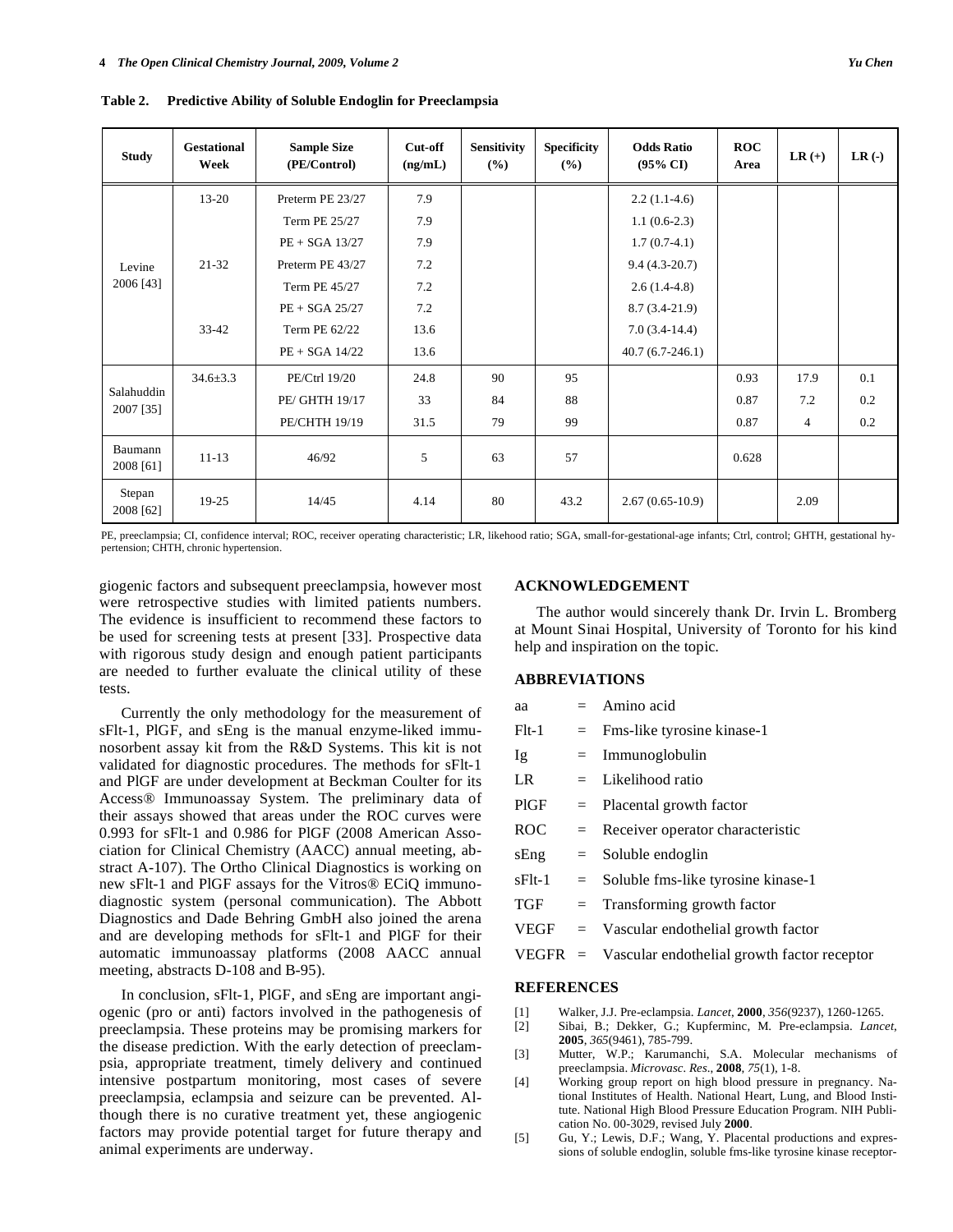1, and placental growth factor in normal and preeclamptic pregnancies. *J. Clin. Endocrinol. Metab*., **2008**, *93*(1), 260-266.

- [6] Levine, R.J.; Thadhani, R.; Qian, C.; Lam, C.; Lim, K.H.; Yu, K.F.; Blink, A.L.; Sachs, B.P.; Epstein, F.H.; Sibai, B.M.; Sukhatme, V.P.; Karumanchi, S.A. Urinary placental growth factor and risk of preeclampsia. *JAMA*, **2005**, *293*(1), 77-85.
- [7] Roberts, J.M.; Gammill, H.S. Preeclampsia: recent insights. *Hypertension*, **2005**, *46*(6), 1243-1249.
- [8] Borzychowski, A.M.; Sargent, I.L.; Redman, C.W. Inflammation and pre-eclampsia. *Semin. Fetal. Neonatal Med*., **2006**, *11*(5), 309- 316.
- [9] Makris, A.; Thornton, C.; Thompson, J.; Thomson, S.; Martin, R.; Ogle, R.; Waugh, R.; McKenzie, P.; Kirwan, P.; Hennessy, A. Uteroplacental ischemia results in proteinuric hypertension and elevated sFLT-1. *Kidney Int*., **2007**, *71*(10), 977-984.
- [10] Bdolah, Y.; Karumanchi, S.A.; Sachs, B.P. Recent advances in understanding of preeclampsia. *Croat. Med. J*., **2005**, *46*(5), 728- 736.
- [11] Thadhani, R.; Mutter, W.P.; Wolf, M.; Levine, R.J.; Taylor, R.N.; Sukhatme, V.P.; Ecker, J.; Karumanchi, S.A. First trimester placental growth factor and soluble fms-like tyrosine kinase 1 and risk for preeclampsia. *J. Clin. Endocrinol. Metab*., **2004**, *89*(2), 770-775.
- [12] Shibuya, M.; Yamaguchi, S.; Yamane, A.; Ikeda, T.; Tojo, A.; Matsushime, H.; Sato, M. Nucleotide sequence and expression of a novel human receptor-type tyrosine kinase gene (flt) closely related to the fms family. *Oncogene*, **1990**, *5*(4), 519-524.
- [13] Matthews, W.; Jordan, C.T.; Gavin, M.; Jenkins, N.A.; Copeland, N.G.; Lemischka, I.R. A receptor tyrosine kinase cDNA isolated from a population of enriched primitive hematopoietic cells and exhibiting close genetic linkage to c-kit. *Proc. Natl. Acad. Sci. USA*, **1991**, *88*(20), 9026-9030.
- [14] Shibuya, M. Vascular endothelial growth factor receptor-1 (VEGFR-1/Flt-1): a dual regulator for angiogenesis. *Angiogenesis*, **2006**, *9*(4), 225-230.
- [15] Kita, N.; Mitsushita, J. A possible placental factor for preeclampsia: sFlt-1. *Curr. Med. Chem*., **2008**, *15*(7), 711-715.
- [16] Kendall, R.L.; Wang, G.; Thomas, K.A. Identification of a natural soluble form of the vascular endothelial growth factor receptor, FLT-1, and its heterodimerization with KDR. *Biochem. Biophys. Res. Commun*., **1996**, *226*(2), 324-328.
- [17] Fong, G.H.; Rossant, J.; Gertsenstein, M.; Breitman, M.L. Role of the Flt-1 receptor tyrosine kinase in regulating the assembly of vascular endothelium. *Nature*, **1995**, *376*(6535), 66-70.
- [18] Fong, G.H.; Zhang, L.; Bryce, D.M.; Peng, J. Increased hemangioblast commitment, not vascular disorganization, is the primary defect in flt-1 knock-out mice. *Development*, **1999**, *126*(13), 3015- 3025.
- [19] Barleon, B.; Sozzani, S.; Zhou, D.; Weich, H.A.; Mantovani, A.; Marmé, D. Migration of human monocytes in response to vascular endothelial growth factor (VEGF) is mediated *via* the VEGF receptor flt-1. *Blood*, **1996**, *87*(8), 3336-3343.
- [20] Bussolati, B.; Dunk, C.; Grohman, M.; Kontos, C.D.; Mason, J.; Ahmed, A. Vascular endothelial growth factor receptor-1 modulates vascular endothelial growth factor-mediated angiogenesis *via*  nitric oxide. *Am. J. Pathol*., **2001**, *159*(3), 993-1008.
- [21] He, Y.; Smith, S.K.; Day, K.A.; Clark, D.E.; Licence, D.R.; Charnock-Jones, D.S. Alternative splicing of vascular endothelial growth factor (VEGF)-R1 (FLT-1) pre-mRNA is important for the regulation of VEGF activity. *Mol. Endocrinol.*, **1999**, *13*(4), 537- 545.
- [22] Zhou, Y.; McMaster, M.; Woo, K.; Janatpour, M.; Perry, J.; Karpanen ,T.; Alitalo, K.; Damsky, C.; Fisher, S.J. Vascular endothelial growth factor ligands and receptors that regulate human cytotrophoblast survival are dysregulated in severe preeclampsia and hemolysis, elevated liver enzymes, and low platelets syndrome. *Am. J. Pathol*., **2002**, *160*(4), 1405-1423.
- [23] Karumanchi, S.A.; Epstein, F.H. Placental ischemia and soluble fms-like tyrosine kinase 1: cause or consequence of preeclampsia? *Kidney Int*., **2007**, *71*(10), 959-961.
- [24] Maynard, S.E.; Min, J.Y.; Merchan, J.; Lim, K.H.; Li, J.; Mondal, S.; Libermann, T.A.; Morgan, J.P.; Sellke, F.W.; Stillman, I.E.; Epstein, F.H.; Sukhatme, V.P.; Karumanchi, S.A. Excess placental soluble fms-like tyrosine kinase 1 (sFlt1) may contribute to endothelial dysfunction, hypertension, and proteinuria in preeclampsia. *J. Clin. Invest*., **2003**, *111*(5), 649-658.
- [25] Ahmad, S.; Ahmed, A. Elevated placental soluble vascular endothelial growth factor receptor-1 inhibits angiogenesis in preeclampsia. *Circ. Res*., **2004**, *95*(9), 884-891.
- [26] Kitamoto, Y.; Takeya, M.; Tokunaga, H.; Tomita, K. Glomerular endothelial cells are maintained by vascular endothelial growth factor in the adult kidney. *Tohoku. J. Exp. Med*., **2001**, *195*(1), 43- 54.
- [27] Sugimoto, H.; Hamano, Y.; Charytan, D.; Cosgrove, D.; Kieran, M.; Sudhakar, A.; Kalluri, R. Neutralization of circulating vascular endothelial growth factor (VEGF) by anti-VEGF antibodies and soluble VEGF receptor 1 (sFlt-1) induces proteinuria. *J. Biol. Chem*., **2003**, *278*(15), 12605-12608.
- [28] Yang, J.C.; Haworth, L.; Sherry, R.M.; Hwu, P.; Schwartzentruber, D.J.; Topalian, S.L.; Steinberg, S.M.; Chen, H.X.; Rosenberg, S.A. A randomized trial of bevacizumab, an anti-vascular endothelial growth factor antibody, for metastatic renal cancer. *N. Engl. J. Med*., **2003**, *349*(5), 427-434.
- [29] Glusker, P.; Recht, L.; Lane, B. Reversible posterior leukoencephalopathy syndrome and bevacizumab. *N. Engl. J. Med*., **2006**, *354*(9), 980-982.
- [30] Hirashima, C.; Ohkuchi, A.; Arai, F.; Takahashi, K.; Suzuki, H.; Watanabe, T.; Kario, K.; Matsubara, S.; Suzuki, M. Establishing reference values for both total soluble Fms-like tyrosine kinase 1 and free placental growth factor in pregnant women. *Hypertens. Res*., **2005**, *28*(9), 727-732.
- [31] Levine, R.J.; Maynard, S.E.; Qian, C.; Lim, K.H.; England, L.J.; Yu, K.F.; Schisterman, E.F.; Thadhani, R.; Sachs, B.P.; Epstein, F.H.; Sibai, B.M.; Sukhatme, V.P.; Karumanchi, S.A. Circulating angiogenic factors and the risk of preeclampsia. *N. Engl. J. Med*., **2004**, *350*(7), 672-683.
- [32] Chaiworapongsa, T.; Romero, R.; Espinoza, J.; Bujold, E.; Mee Kim, Y.; Gonçalves, L.F.; Gomez, R.; Edwin, S. Evidence supporting a role for blockade of the vascular endothelial growth factor system in the pathophysiology of preeclampsia. *Am. J. Obstet. Gynecol*., **2004**, *190*(6), 1541-1547.
- [33] Widmer, M.; Villar, J.; Benigni, A.; Conde-Agudelo, A.; Karumanchi, S.A.; Lindheimer, M. Mapping the theories of preeclampsia and the role of angiogenic factors: a systematic review. *Obstet. Gynecol*., **2007**, *109*(1), 168-180.
- [34] Moore Simas, T.A.; Crawford, S.L.; Solitro, M.J.; Frost, S.C.; Meyer, B.A.; Maynard, S.E. Angiogenic factors for the prediction of preeclampsia in high-risk women. *Am. J. Obstet. Gynecol*., **2007**, *197*(3), 244.el-8.
- [35] Salahuddin, S.; Lee, Y.; Vadnais, M.; Sachs, B.P.; Karumanchi, S.A.; Lim, K.H. Diagnostic utility of soluble fms-like tyrosine kinase 1 and soluble endoglin in hypertensive diseases of pregnancy. *Am. J. Obstet. Gynecol*., **2007**, *197*(1), 28.e1-6.
- [36] Iyer, S.; Leonidas, D.D.; Swaminathan, G.J.; Maglione, D.; Battisti, M.; Tucci, M.; Persico, M.G.; Acharya, K.R. The crystal structure of human placenta growth factor-1 (PlGF-1), an angiogenic protein, at 2.0 A resolution. *J. Biol. Chem*., **2001**, *276*(15), 12153-12161.
- [37] Yang, W.; Ahn, H.; Hinrichs, M.; Torry, R.J.; Torry, D.S. Evidence of a novel isoform of placenta growth factor (PlGF-4) expressed in human trophoblast and endothelial cells. *J. Reprod. Immunol*., **2003**, *60*(1), 53-60.
- [38] Park, J.E.; Chen, H.H.; Winer, J.; Houck, K.A.; Ferrara, N. Placenta growth factor. Potentiation of vascular endothelial growth factor bioactivity, *in vitro* and *in vivo*, and high affinity binding to Flt-1 but not to Flk-1/KDR. *J. Biol. Chem*., **1994**, *269*(41), 25646- 25654.
- [39] Autiero, M.; Waltenberger, J.; Communi, D.; Kranz, A.; Moons, L.; Lambrechts, D.; Kroll, J.; Plaisance, S.; De Mol, M.; Bono, F.; Kliche, S.; Fellbrich, G.; Ballmer-Hofer, K.; Maglione, D.; Mayr-Beyrle, U.; Dewerchin, M.; Dombrowski, S.; Stanimirovic, D.; Van Hummelen, P.; Dehio, C.; Hicklin, D.J.; Persico, G.; Herbert, J.M.; Communi, D.; Shibuya, M.; Collen, D.; Conway, E.M.; Carmeliet, P. Role of PlGF in the intra- and intermolecular cross talk between the VEGF receptors Flt1 and Flk1. *Nat. Med*., **2003**, *9*(7), 936-943.
- [40] Autiero, M.; Luttun, A.; Tjwa, M.; Carmeliet, P. Placental growth factor and its receptor, vascular endothelial growth factor receptor-1: novel targets for stimulation of ischemic tissue revascularization and inhibition of angiogenic and inflammatory disorders. *J. Thromb. Haemost*., **2003**, *1*(7), 1356-1370.
- [41] Maglione, D.; Guerriero, V.; Viglietto, G.; Delli-Bovi, P.; Persico, M.G. Isolation of a human placenta cDNA coding for a protein re-